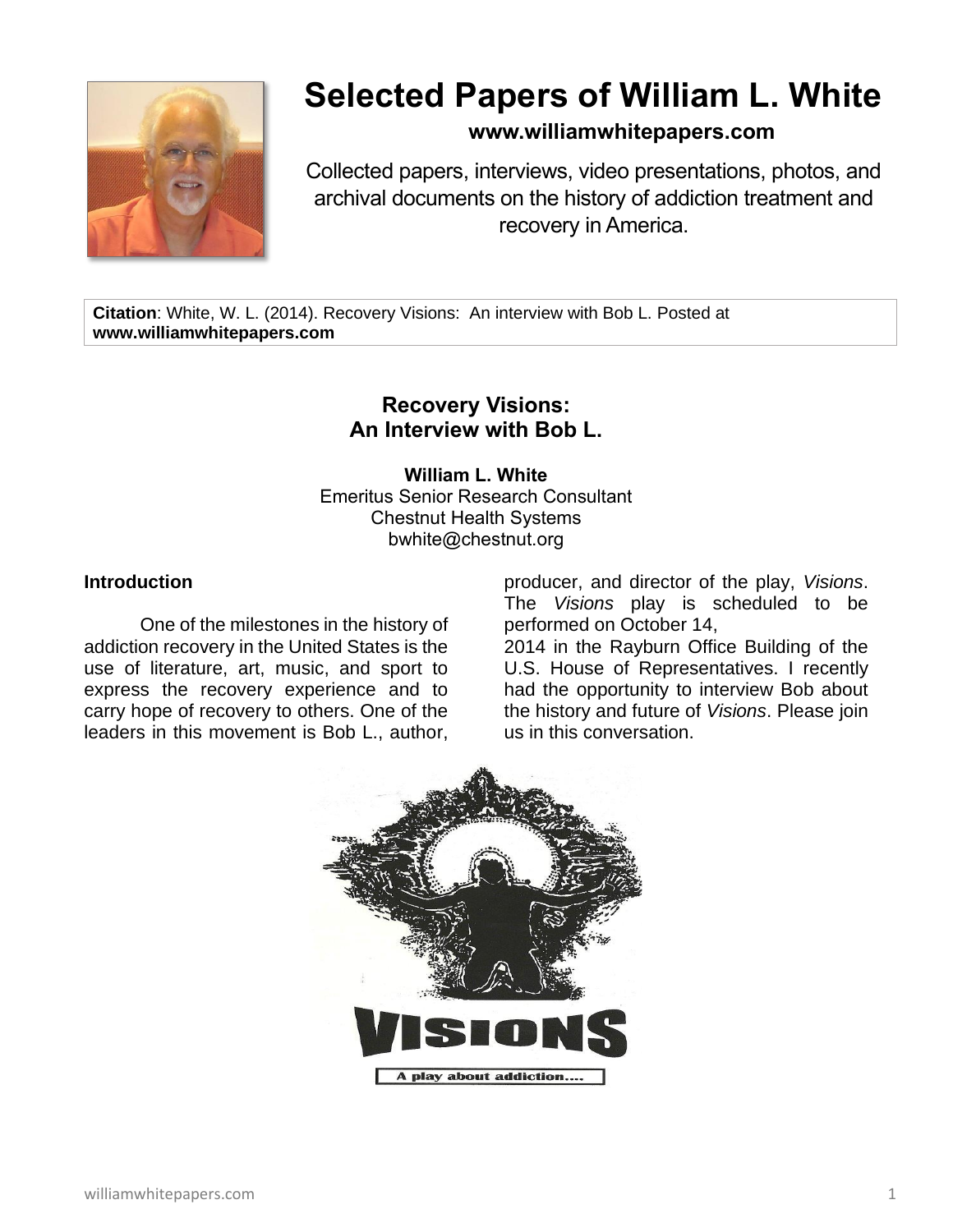*Bill White***:** Bob, how did your own personal story lead to development of the play *Visions*?

*Bob L***.:** Well, a lot of *Visions* is based on me and my family and what we experienced through my using years and through my personal recovery. It's a story shared by many people. Every story's different in its details but it's all the same emotion, the same despair, the same anguish, the same anger, the same isolation, the same feeling of worthlessness. And there are many similarities in our recovery experience—the awakenings to what we are, the breakthroughs in denial, the shift in consciousness, the experience of recovery as a great gift and opening ourselves up to something greater than ourselves. A lot of the vignettes in *Visions* are drawn from my background and people I've met along the way.

*Bill White***:** How long were you in recovery when the idea for *Visions* came to you?

*Bob L***.:** I was two-and-a-half years in recovery. The first year, I had a hankering to join a theatre group, and I got cast for a passion play at the Park Theatre in Union City, New Jersey. I'll never forget that. I went home so excited and told my sponsor that I got cast in the play. He said, "You've just got in recovery and that must be your priority. Tell them you can't do it." So I had to wait another year. Then I did a little community theater in Bergenfield, NJ. It was such a gift to me, and they had workshops for people who would bring in their own work. I decided that I might be able to do a story on my addiction and recovery working in all of my family background as well. I got on my knees and asked God for help, and I got an awakening and was able to finish a short script. When I brought it to the community theater, they were aghast. They said it was too harsh, too real. So I went to a couple colleges, and they also were not interested in doing it. I couldn't understand this response. I thought the play was a great

spiritual gift. Eventually, the script got into the hands of a Twelve-Step H and I Convention Committee that invited me to stage the play. I didn't know anything about directing, acting, writing, nothing. So I went into recovery rooms and asked twenty people to join me and began searching for a space to rehearse. That's how it started.

*Bill White:* So you recruited mostly people in recovery to play the parts?

*Bob L.*: Yes, most members of the troupe were in personal recovery. There were others with some acting experience who were drawn to the play because of family experiences of addiction and recovery. We all came together for our first performance like beads on a string in September of 1991.

*Bill White***:** In what kind of venues did you first perform *Visions*?

*Bob L***.:** Well, it was first scheduled for a Twelve-Step convention, but we wanted to test it first, so we performed two shows at Integrity House, a long-term rehab program in Secaucus, NJ. During those two shows, there were men weeping. They were telling us about the harm they had done to their children. There were women hugging us who had lost their children. It was unbelievable! Then at the convention, we got the same reaction. Those first performances were only about twenty-five minutes; now the play is over one hour long.

*Bill White***:** So you continue to write additional vignettes for the play?

*Bob L.*: Yes, as I got additional ideas, new scenes were added, and the characters became more defined. All the scenes in *Visions* portray the bottoms of alcohol and drug addiction and the spiritual awakenings that save people's lives. It's about turning points and the raw experiences that precede such turning points. The play touches on all kinds of issues: family, work, HIV, domestic violence, homelessness, and youth. It's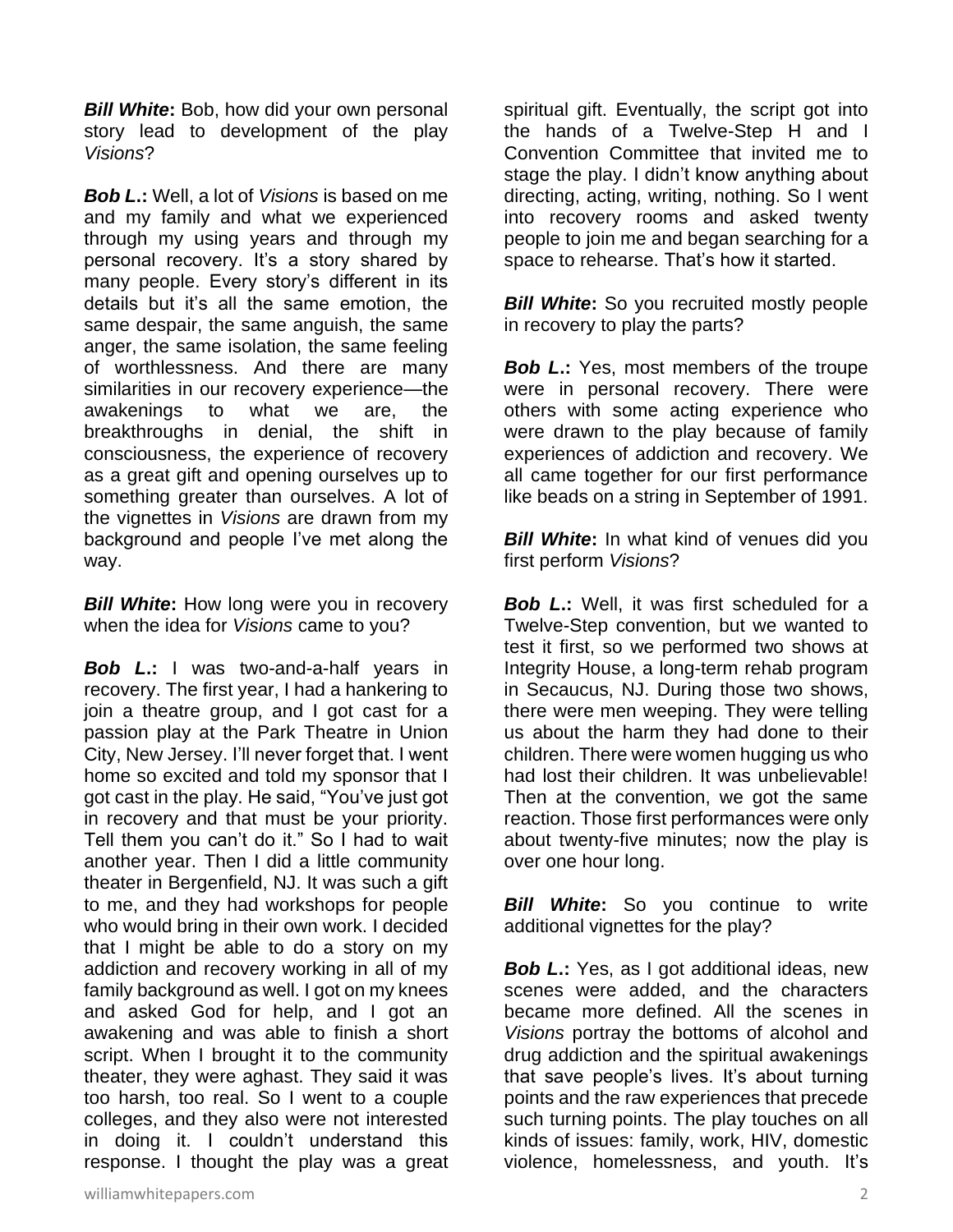intense. The actors are continually interacting with audiences. Our audiences are crying, they're yelling, they're talking back to us—it's like going to a Baptist church. It's wonderful! And the majority of my shows are in the trenches: prisons, shelters, and rehabs along with school presentations.

*Bill White***:** How are these productions financed?

*Bob L***.:** That was an issue, but this is what happened. I decided that, since it was a gift and I wasn't going to take full credit (by maintaining my anonymity), I decided not to take any money. So, all the people involved in *Visions*, including myself, are volunteers. I bought, made, and stole equipment. I did what I had to do, Bill (laughs). But I always looked at it like Robin Hood. I accumulated my own equipment; when I had some money, I bought it. If we received any donations, they went to the rehabs that had nothing. The rehabs treat us royally, feed us, even transport us sometimes, but there's been no funding. About five hundred people have been in *Visions* presenting this material to more than forty thousand people in nine states. And we've all remained anonymous. That's the best part of the deal. It's more about giving back than getting a star in the dressing room. I trained all these wonderful people, and it's been like a family joining to be on stage. It's healing for both audiences and cast members. And it's a unique form of service work.

*Bill White***:** Are there opportunities when the play is over for the audience to interact with the cast members?

*Bob L***.:** After every performance, the cast goes out into the audience to talk with the people there and to do a lot of listening. You're not preaching; it's a connection thing. I can't tell you how many people I've seen weeping and hugging us and then we ask them to join us. You may never get on a stage, but you can with *Visions*. If you're old enough and you can commit, you're in. So, I have this very big pool of clean and sober people to draw from.

*Bill White***:** What are some of the ways people hear about Visions and invite you to perform it?

*Bob L***.:** A lot of it is by word of mouth, but there was a full-length documentary about *Visions* made by Professor Karl Bardosh of NYU for Television in New York. He said, "This story needs to be told," and did a seventy-five minute docu-feature that has been shown in several film festivals, including the Recovery Film Fest in New York. Last year, a group of NA people brought me out to Texas, and we did several

shows including some rehabs while we were there. Then I did the NA World Convention in

Philadelphia. So, that's *Visions*. I'm not a particularly religious guy, but when people cry out on their knees and they ask God for help, there is an awakening and this is what we portray in the play. That is my experience with this awakening, that it is something that comes in silence, that you are going to totally give up and surrender, not when we have any egos left, not when you are screaming and shouting, "Come on, help me!" The awakening comes in the silence of when we realize our impotence and lack of control and bow our heads in humility. And once the denial is lifted, we realize it is a Gift. Those once addicted have tremendous attributes, a tremendous amount of energy to do really unbelievable things. They have the potential to become the very sensitive and special souls that they really are.

*Bill White***:** When you look back on the birth and evolution of *Visions*, what do you feel best about?

*Bob L.***:** Well, I feel, my God, it's brought so many gifts to others and to myself. It's all the wonderful people I've met. I don't know how to describe it. I would have stopped long ago if the magic didn't still happen when I do the shows because, God knows, I had no money. From doing all those shows, I now have an event company and I'm very busy. For the last five or six years, I've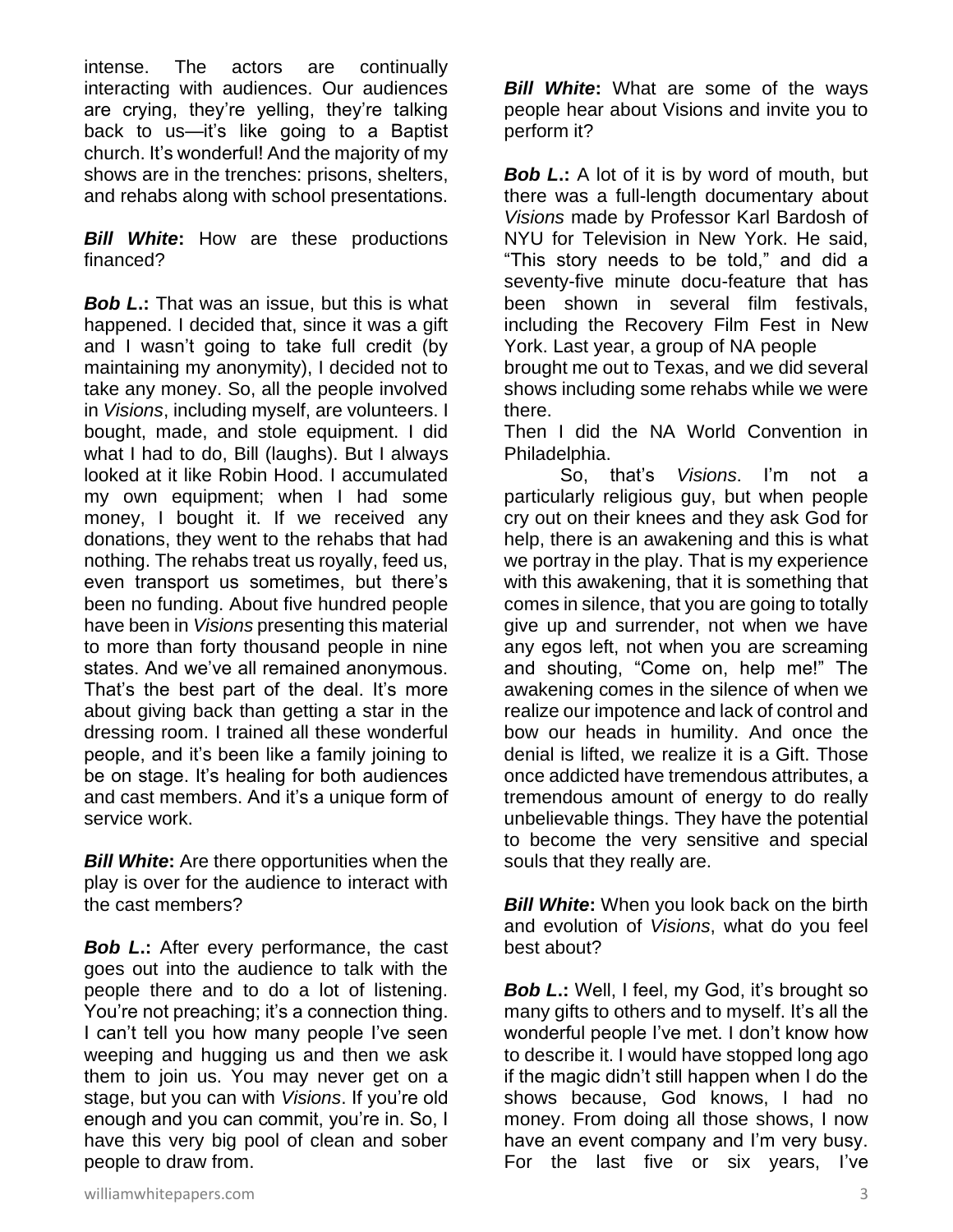accumulated more high-tech equipment and been able to do a lot more with *Visions* simply because money's coming in for the first time from my other ventures.

*Bill White***:** Bob, is there anything we haven't touched on you would like to share with recovery advocates around the country?

*Bob L***.:** Just to let people know that the play is available and that they can reach us at <http://recoveryproductions.freeservers.com/>

*Bill White***:** Bob, thank you for taking this time to talk with me and thank you for all you are doing for people seeking and in recovery.

*Bob L***.:** Thank you, Bill. It was very nice talking to you.

### **Visions Chronology**

**1992** First performance of *Visions* in New York City, Manhattan Bowery Center.

**1993** The *Visions* cast and crew are awarded the State of New Jersey Governor's Volunteer Award in the Arts and Humanities.

**1994** *Visions* hosts the largest mobile clearinghouse on alcohol and drug information in the country. All materials are placed out during their open performances and are free for the taking.

**1994** Four treatment centers under one roof witness *Visions* at Integrity House, Secaucus, NJ.

**1995** First presentation of *Visions* in Pennsylvania at White Deer Run treatment center.

**1998** *Visions'* largest audience of 500 plus view the play. Fifteen shelters and rehabs are brought into one site in Paramus, NJ.

**2000** The 2nd *Visions* troupe is formed from the clients of a treatment center, Eva's

Village, Paterson, NJ. The Eva's troupe would go on to reach more than 2,000 people in treatment centers and prisons in New York and New Jersey.

**2001** Under authorization of the Commissioner of the NJ Department of Corrections, a 3rd *Visions* troupe is formed from the clients at Kintock Correctional facility in Newark, NJ.

**2001** The *Visions* cast and crew are awarded a Presidential Points of Light Award for their community service and volunteerism.

**2002** *Visions* becomes part of the roster of artists for HAI (Hospital Audiences, Inc.), providing arts access to disabled and disadvantaged New Yorkers.

**2003** The 4th *Visions* troupe is formed from allied professionals at the West Virginia University Medical Center. They will perform Visions at their addiction conference and receive graduate credits in Behavioral Medicine and Counseling.

**2003** Twenty-two *Visions* cast and crew members perform in the Rayburn Office Building of the House of Representatives in Washington D.C. for National Recovery Month.

**2003** *Visions* receives accreditation from the Addiction Professional Certification Board of New Jersey.

**2003** The 5th *Visions* troupe is formed from Phoenix House Academy in Brooklyn, NY.

**2004** *Visions* receives tax exempt status with the help of the Volunteer Lawyers for the Arts in New York City.

2004 The 6<sup>th</sup> Visions troupe is formed from the Bishop's Council on Alcohol and Drugs, Lansing, Michigan.

2004 The 7<sup>th</sup> Visions troupe is formed from Samaritan Village in the Bronx. They will later perform the play at our first correction